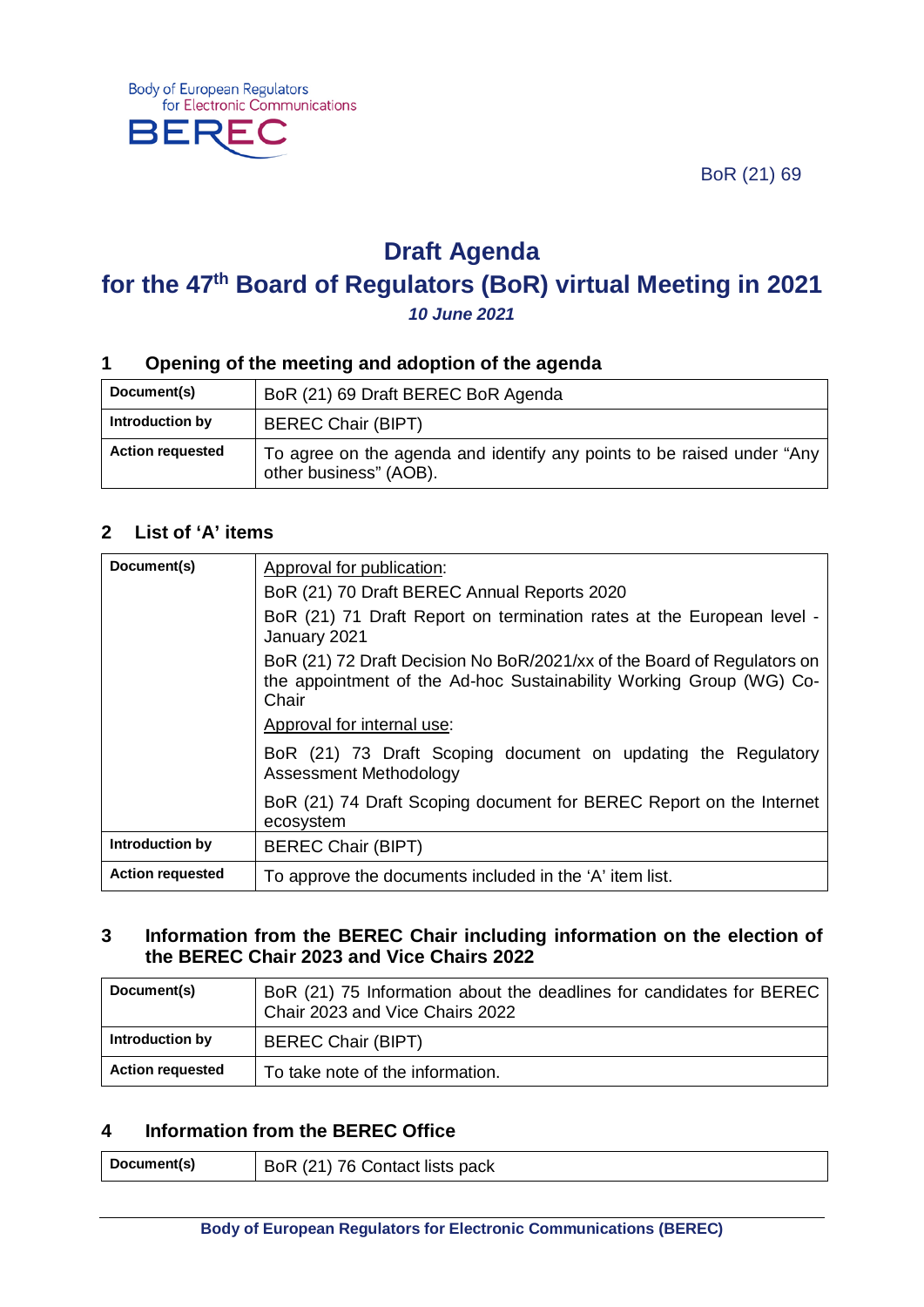|                         | BoR (21) 77 Information on the electronic voting procedures since the last<br>plenary meeting<br>BoR (21) 78 Information on planned electronic voting procedures between<br>P <sub>2</sub> and P <sub>3</sub> |
|-------------------------|---------------------------------------------------------------------------------------------------------------------------------------------------------------------------------------------------------------|
|                         | BoR (21) 79 Work Programme 2022 update                                                                                                                                                                        |
| Introduction by         | <b>BEREC Office Representative</b>                                                                                                                                                                            |
| <b>Action requested</b> | To take note of the information.                                                                                                                                                                              |

## **5 Information from the Commission**

| Document(s)             | No documents                     |
|-------------------------|----------------------------------|
| Introduction by         | Commission representative        |
| <b>Action requested</b> | To take note of the information. |

## **6 Update on the BEREC Work Programme 2022**

| Document(s)             | BoR (21) 80 Outcome of the BEREC Work Programme 2022 prioritisation<br>exercise<br>BoR (21) 81 Draft Preliminary schedule of the ordinary BoR and MB<br>meetings and Contact Network meetings and public debriefings in 2022 |
|-------------------------|------------------------------------------------------------------------------------------------------------------------------------------------------------------------------------------------------------------------------|
| Introduction by         | Incoming BEREC Chair (ACM)                                                                                                                                                                                                   |
| <b>Action requested</b> | To take note of the information.                                                                                                                                                                                             |

## **7 Statistics and Indicators WG**

| Document(s)             | BoR (21) 82 Draft BEREC Guidelines on Geographical surveys.<br>Verification of information                                                                         |
|-------------------------|--------------------------------------------------------------------------------------------------------------------------------------------------------------------|
|                         | BoR (21) 83 Draft BEREC Report on the outcomes of the Public<br>consultation on the Draft BEREC Guidelines on Geographical surveys.<br>Verification of information |
| Introduction by         | Sal Co-Chairs (CNMC/ANCOM)                                                                                                                                         |
| <b>Action requested</b> | To discuss and approve for publication.                                                                                                                            |

## **8 Oral update on the work done by the Open Internet WG**

| Document(s)             | BoR (21) 84 Draft BEREC Internal Report on the Assessment of tool<br>components |
|-------------------------|---------------------------------------------------------------------------------|
| Introduction by         | OI Co-Chairs (ILR/TRAFICOM)                                                     |
| <b>Action requested</b> | To take note of the information.                                                |

## **9 Market and Economic Analysis WG**

| Document(s) | BoR (21) 85 Draft BEREC Report on the interplay between the EECC and |
|-------------|----------------------------------------------------------------------|
|             | the EC's proposal for a Digital Markets Act concerning number-       |
|             | independent interpersonal communication services                     |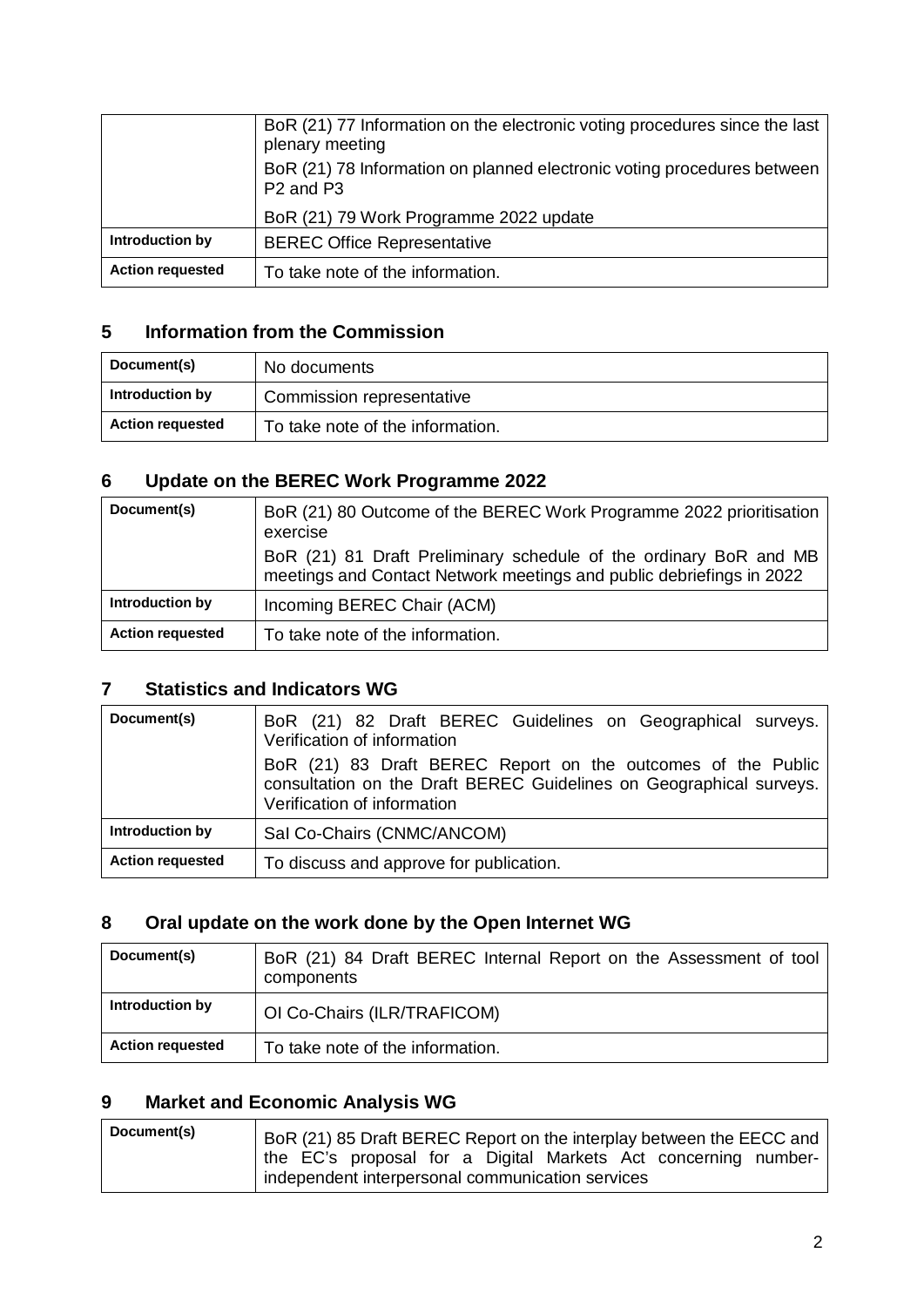| Introduction by         | MEA WG Co-Chairs (Arcep/CNMC)           |
|-------------------------|-----------------------------------------|
| <b>Action requested</b> | To discuss and approve for publication. |

## **10 Remedies WG**

| Document(s)             | BoR (21) 86 Draft BEREC Report on WACC parameters 2021 |
|-------------------------|--------------------------------------------------------|
| Introduction by         | Remedies WG Co-Chairs (UKE/BNetzA)                     |
| <b>Action requested</b> | To discuss and approve for publication.                |

## **11 Regulatory Framework WG**

#### **11.1 Draft BEREC Opinion on the national implementation and functioning of the general authorisation (article 122, paragraph 3 EECC)**

| Document(s)             | BoR (21) 87 Information on the state of activites and proposal of a draft<br>questionnaire for public call for input |
|-------------------------|----------------------------------------------------------------------------------------------------------------------|
| Introduction by         | RF WG Co-Chairs (NMHH/AGCOM)                                                                                         |
| <b>Action requested</b> | To discuss and approve for public consultation.                                                                      |

#### **11.2 Draft BEREC Report on COVID-19 crisis - lessons learned regarding communication networks and services for a resilient society**

| Document(s)             | BoR (21) 88 Draft BEREC Report on COVID-19 crisis - lessons learned<br>regarding communication networks and services for a resilient society |
|-------------------------|----------------------------------------------------------------------------------------------------------------------------------------------|
| Introduction by         | RF WG Co-Chairs (NMHH/AGCOM)                                                                                                                 |
| <b>Action requested</b> | To discuss and approve for public consultation.                                                                                              |

#### **11.3 Oral update on the interim results of the study on post Covid measures to close the digital divide**

| Document(s)             | No document                                           |
|-------------------------|-------------------------------------------------------|
| Introduction by         | The Representative of the Consultant<br>Iclaves-Esade |
| <b>Action requested</b> | To take note of the information.                      |

## **12 End-User WG**

## **12.1 Draft BEREC Study on consumer behaviour and attitudes towards Digital Platforms**

| Document(s)             | BoR (21) 89 Draft BEREC Study on consumer behaviour and attitudes<br>towards Digital Platforms |
|-------------------------|------------------------------------------------------------------------------------------------|
| Introduction by         | <b>Representatives of PPMI</b>                                                                 |
| <b>Action requested</b> | To discuss and approve for publication.                                                        |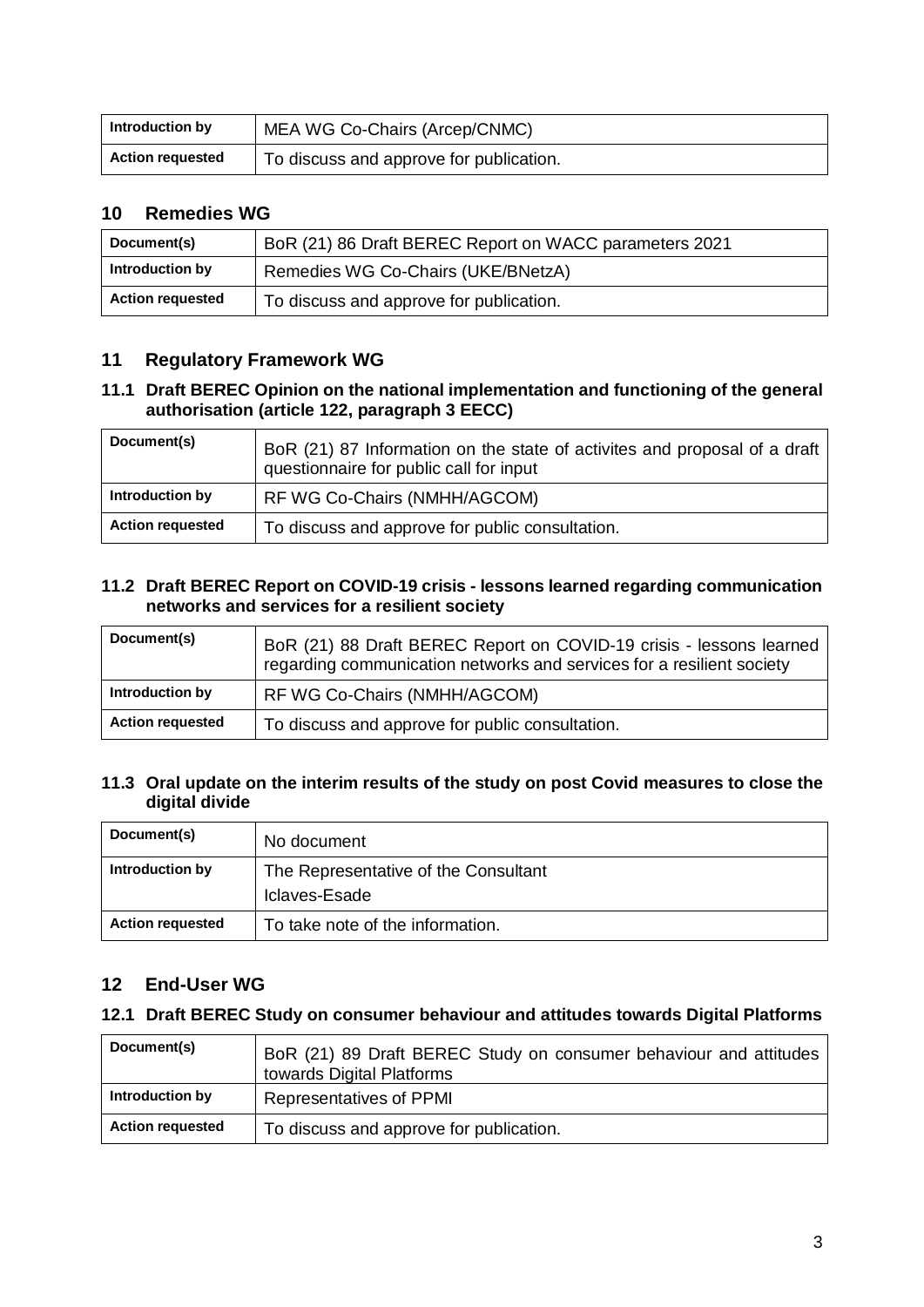#### **12.2 Scoping document on the BEREC Opinion on the market and technological developments and on their impact on the application of rights of end-users in the EECC**

| Document(s)             | BoR (21) 90 Draft Scoping document on the BEREC Opinion on the market<br>and technological developments and on their impact on the application of<br>rights of end-users in the EECC |
|-------------------------|--------------------------------------------------------------------------------------------------------------------------------------------------------------------------------------|
| Introduction by         | End-User WG Co-Chairs (AGCOM/ComReg)                                                                                                                                                 |
| <b>Action requested</b> | To discuss and approve for internal use.                                                                                                                                             |

## **13 Sustainability WG – Oral update on the progress of the study**

| Document(s)             | BoR (21) 92 Study on the environmental impacts of electronic<br>communications - a literature review |
|-------------------------|------------------------------------------------------------------------------------------------------|
| Introduction by         | Ad hoc SUS WG Co-Chair (CTU)                                                                         |
| <b>Action requested</b> | To take note of the information.                                                                     |

## **14 Summary of the 9th BEREC Stakeholder Forum**

| Document(s)             | No documents.                    |
|-------------------------|----------------------------------|
| Introduction by         | Incoming BEREC Chair (ACM)       |
| <b>Action requested</b> | To take note of the information. |

## **15 BEREC International Cooperation**

| Document(s)             | No document                                                |
|-------------------------|------------------------------------------------------------|
| Introduction by         | BEREC Chair responsible for international activities (PTS) |
| <b>Action requested</b> | To take note of the information.                           |

## **16 Electronic voting procedure and use of the Voting tool**

| Document(s)             | BoR (21) 91 Discussion paper             |
|-------------------------|------------------------------------------|
| Introduction by         | <b>BEREC Chair (BIPT)</b>                |
| <b>Action requested</b> | To discuss and agree on the way forward. |

## **17 Independence of NRAs**

| Document(s)             | No document                                         |
|-------------------------|-----------------------------------------------------|
| Introduction by         | Representative of RU                                |
| <b>Action requested</b> | To take note of the information and exchange views. |

## **18 Exchange of regulatory experience – Mobile wholesale market**

| Document(s) | ∘ document<br>N0. |
|-------------|-------------------|
|-------------|-------------------|